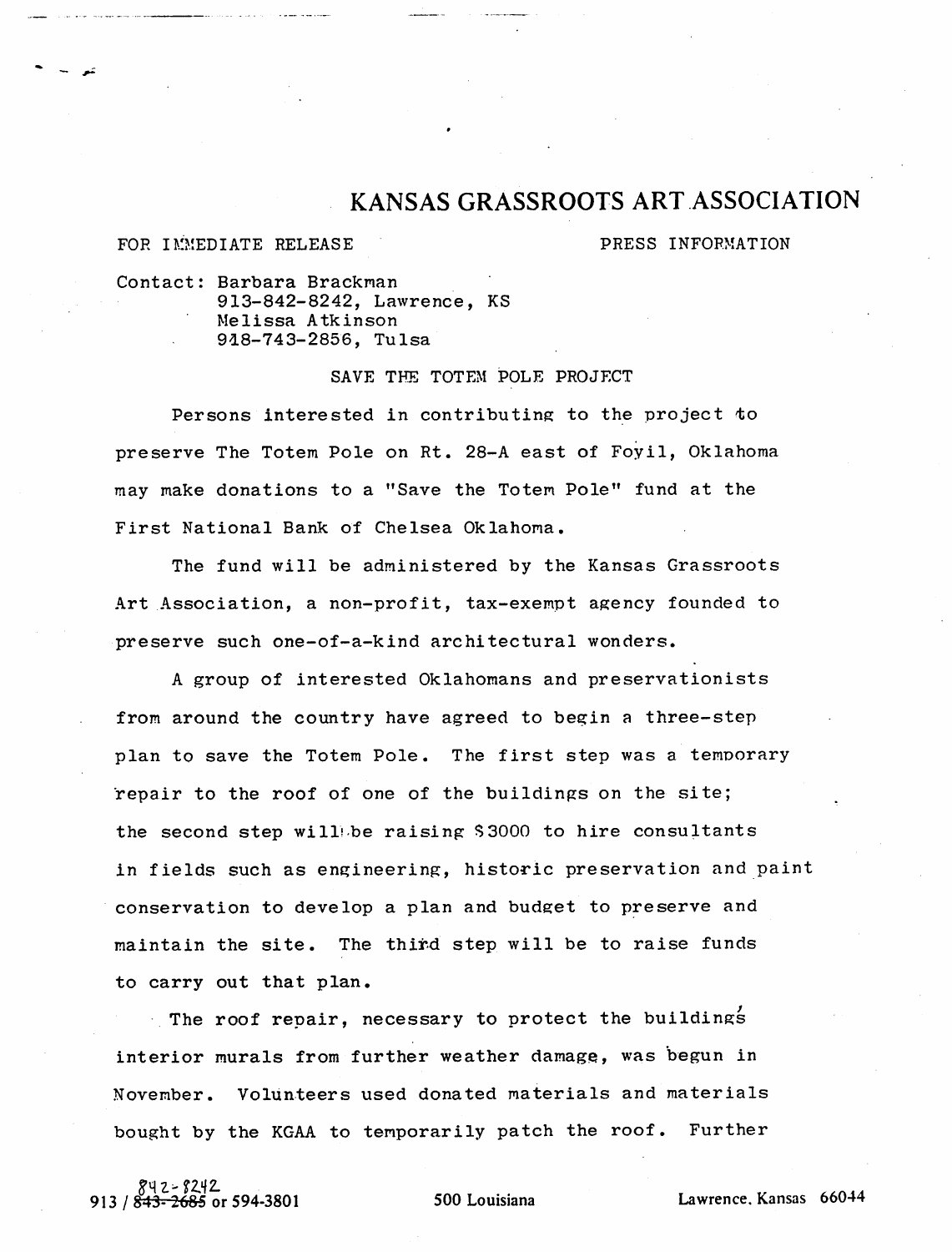patches will be added this spring, says project coordinator John Holmes of Vinland, Kansas. Although the emergency repair is temporary and should not be considered a restoration, Holmes estimates it will last five years,"which should give us time to reconstruct the original roof right."

Donald Howiett of Milwaukee, Wisconsin, a specialist in restoration of environmental folk art,began assessment of the surface and structural damage to the 90 foot concrete Totem Pole and adjacent Fiddle House. Volunteers drew a site plan from which long-term preservation plans can be made; others began collecting photographs of the Totem Pole and other buildings taken over the years to help in making decisions about repainting the once colorful buildings.

The Totem Pole was begun in 1937 by Ed Galloway who moved to the acreage near Foyil after retiring from his position as woodworking teacher at the Sand Springs Children's Home west of Tulsa. Galloway built a museum to house his 400 hand-carved fiddles, and he constructed the "World's Largest Totem Pole" of concrete and decorated it with his interpreta tions of American Indian motifs. He estimated that 300,000 people viewed the park in his life time. He died in 1962 and since then the park has been closed.

A quilt will be raffled off in the fall of 1984 to raise funds for the preservation project. The quilt will depict the Totem Pole and various decorative motifs from the buildings. Persons interested in working on the quilt, or those who have old photographs of the Totem Pole which might be copied are asked to write to Totem Pole Project,